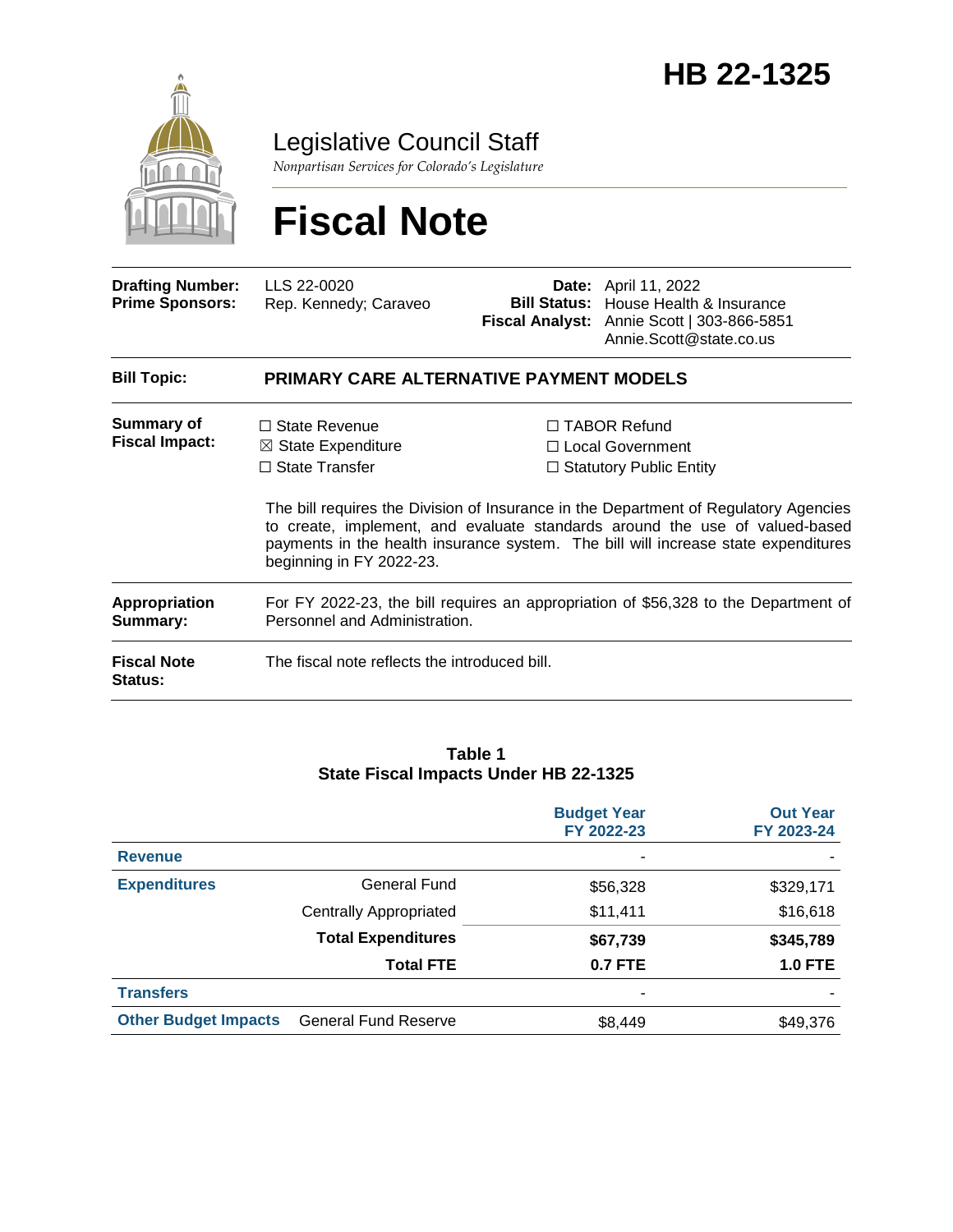Page 2

# Page 2<br>April 11, 2022 **HB 22-1325**

### **Summary of Legislation**

The bill requires the Division of Insurance within the Department of Regulatory Agencies (DORA), in coordination with the Department of Health Care Policy and Financing (HCPF), the Department of Personnel and Administration (DPA) and the representatives of the Primary Care Payment Reform Collaborative (collaborative), as applicable, to create, implement, and evaluate standards, and promulgate rules around, the use of valued-based payments in the health insurance system. Among its provisions, the bill requires the Division of Insurance to:

- develop alternative payment model parameters by rule for primary care in the commercial health insurance market, with rules establishing an aligned quality measure set to be used by all carriers.;
- establish an aligned approach to value-based payment across private payers and public payers and that incorporates the established alternative payment model parameters;
- annually consider the recommendations of the collaborative on the alternative payment model parameters;
- promulgate rules detailing the requirements for alternative payment model parameters alignment by December 1, 2023;
- develop and update a set of core competencies around whole-person care delivery that must be met by primary care providers to receive practice support provided by the Division of Insurance and other value-based payments provided by a carrier;
- analyze the data and produce a report on aggregated data across all carriers once five years of data is available, and present the findings at a SMART Act hearing; and
- utilize a third-party contractor to design an evaluation plan for the implementation of primary care alternative payment models in the commercial market, and provide technical assistance to carriers.

The bill requires the collaborative to review the alternative payment models developed by the division and provide the division with recommendations on the core competencies. The annual reporting deadline for the collaborative is moved to February 15.

Finally, health care plans issued or renewed on or after January 1, 2025, are required to incorporate the alternative payment model parameters, where applicable.

### **Background**

The Primary Care Payment Reform Collaborative focuses on developing strategies for increased investments in the provision of quality primary care and advises in the development of affordability standards and targets for carrier investments in primary care. Created under [House Bill 19-1233](https://leg.colorado.gov/bills/hb19-1233) and convened by the Division of Insurance, the collaborative has been meeting since July 2019 to develop recommendations aimed at increasing investments in high-quality primary care.

### **State Expenditures**

The bill increases state expenditures by \$67,739 in FY 2022-23 and \$345,789 in FY 2023-24. These costs are in the Department of Personnel and Administration and Department of Health Care Policy and Financing, and will be paid from the General Fund. Expenditures are shown in Table 2. The bill will also increase workload in DORA. These impacts are described below.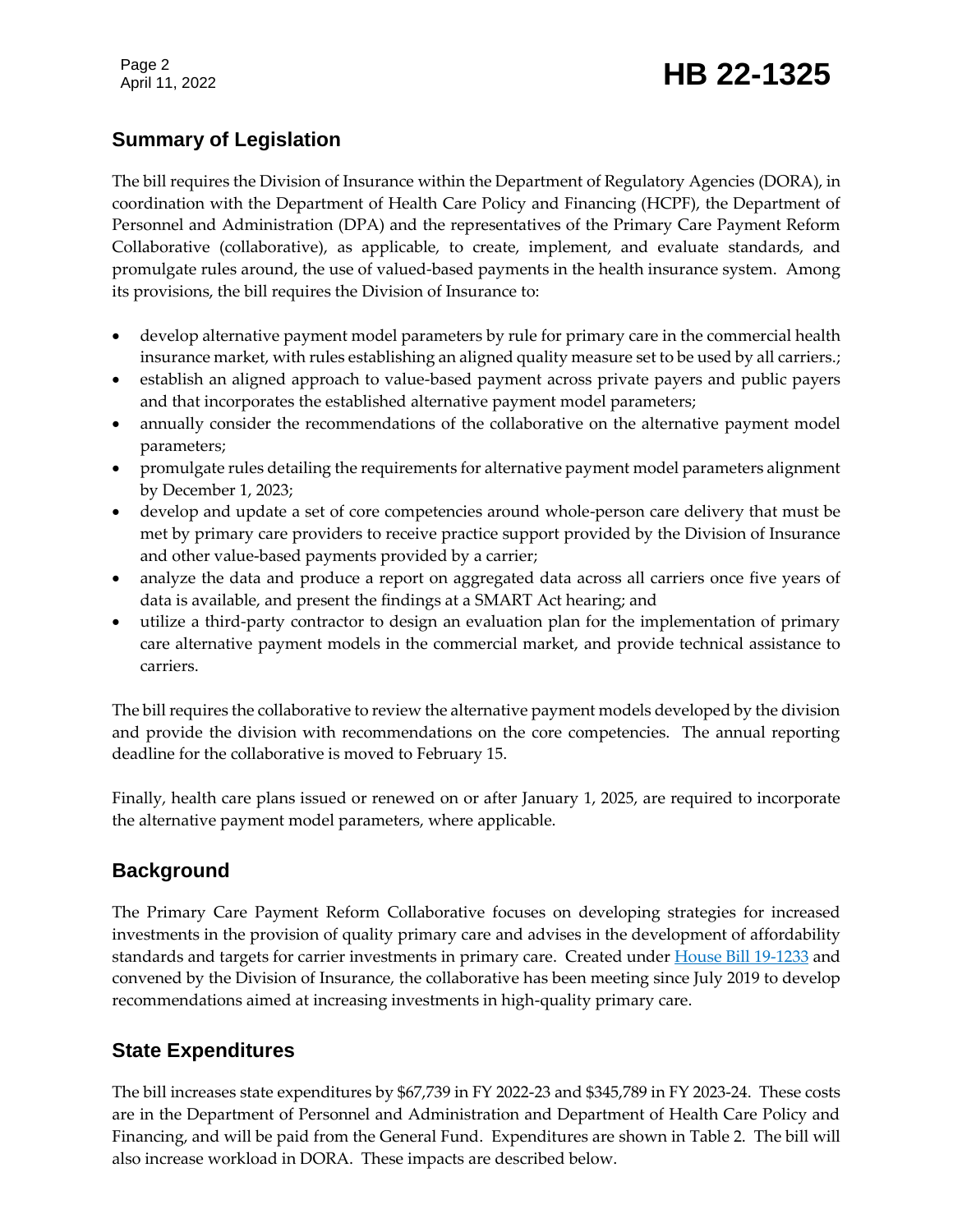## Page 3<br>April 11, 2022 **HB 22-1325**

| <b>Cost Components</b>                            | FY 2022-23     | FY 2023-24     |  |  |
|---------------------------------------------------|----------------|----------------|--|--|
| <b>Department of Personnel and Administration</b> |                |                |  |  |
| <b>Personal Services</b>                          | \$49,048       | \$73,571       |  |  |
| <b>Operating Expenses</b>                         | \$1,080        | \$1,350        |  |  |
| Capital Outlay Costs                              | \$6,200        |                |  |  |
| Centrally Appropriated Costs <sup>1</sup>         | \$11,411       | \$16,618       |  |  |
| FTE - Personal Services                           | $0.7$ FTE      | $1.0$ FTE      |  |  |
| <b>DPA Subtotal</b>                               | \$67,739       | \$91,539       |  |  |
| Department of Health Care Policy and Financing    |                |                |  |  |
| <b>Technology Costs</b>                           |                | \$254,250      |  |  |
| <b>HCPF Subtotal</b>                              |                | \$254,250      |  |  |
| <b>Total Cost</b>                                 | \$67,739       | \$345,789      |  |  |
| <b>Total FTE</b>                                  | <b>0.7 FTE</b> | <b>1.0 FTE</b> |  |  |

#### **Table 2 Expenditures Under HB 22-1325**

<sup>1</sup>*Centrally appropriated costs are not included in the bill's appropriation.*

**Department of Personnel and Administration.** The DPA participates in the Alternative Payment Model Multi-payer Alignment Workgroup and is currently working to integrate alternate payment models into the state's benefit structure. Beginning in FY 2022-23, the DPA will require an additional 1.0 FTE to meet with vendors, analyze reports, audits and recommendations, coordinate vendor marketing campaigns, reconcile invoices against enrollment and claims trends to make recommendations, and review documents. FTE and costs are prorated to account for an October 1, 2022 start date and the General Fund paydate shift.

**Department of Health Care Policy and Financing.** In FY 2023-24, HCPF will contract with the Center for Improving Value in Healthcare (CIVHC), the all payer claims database (APCD) administrator, to develop an aligned quality measure set report in the APCD. This work is expected to cost about \$254,000 and be paid from the General Fund and not eligible for federal matching funds. Beginning in FY 2023-24 and on an annual basis, CIVHC will complete any needed updates and provide a report.

**Department of Regulatory Agencies.** The Division of Insurance is currently engaged in work focused on investments in, and multi-payer alignment related to, alternate payment models, including facilitation of the collaborative, and has received an appropriation for this work through FY 2023-24 so does not require an increase in appropriations. Under the bill, the division will have an increase in workload to develop the required quality measures, research current industry practices, and conduct stakeholder engagement.

**Centrally appropriated costs.** Pursuant to a Joint Budget Committee policy, certain costs associated with this bill are addressed through the annual budget process and centrally appropriated in the Long Bill or supplemental appropriations bills, rather than in this bill. These costs, which include employee insurance and supplemental employee retirement payments, are shown in Table 2.